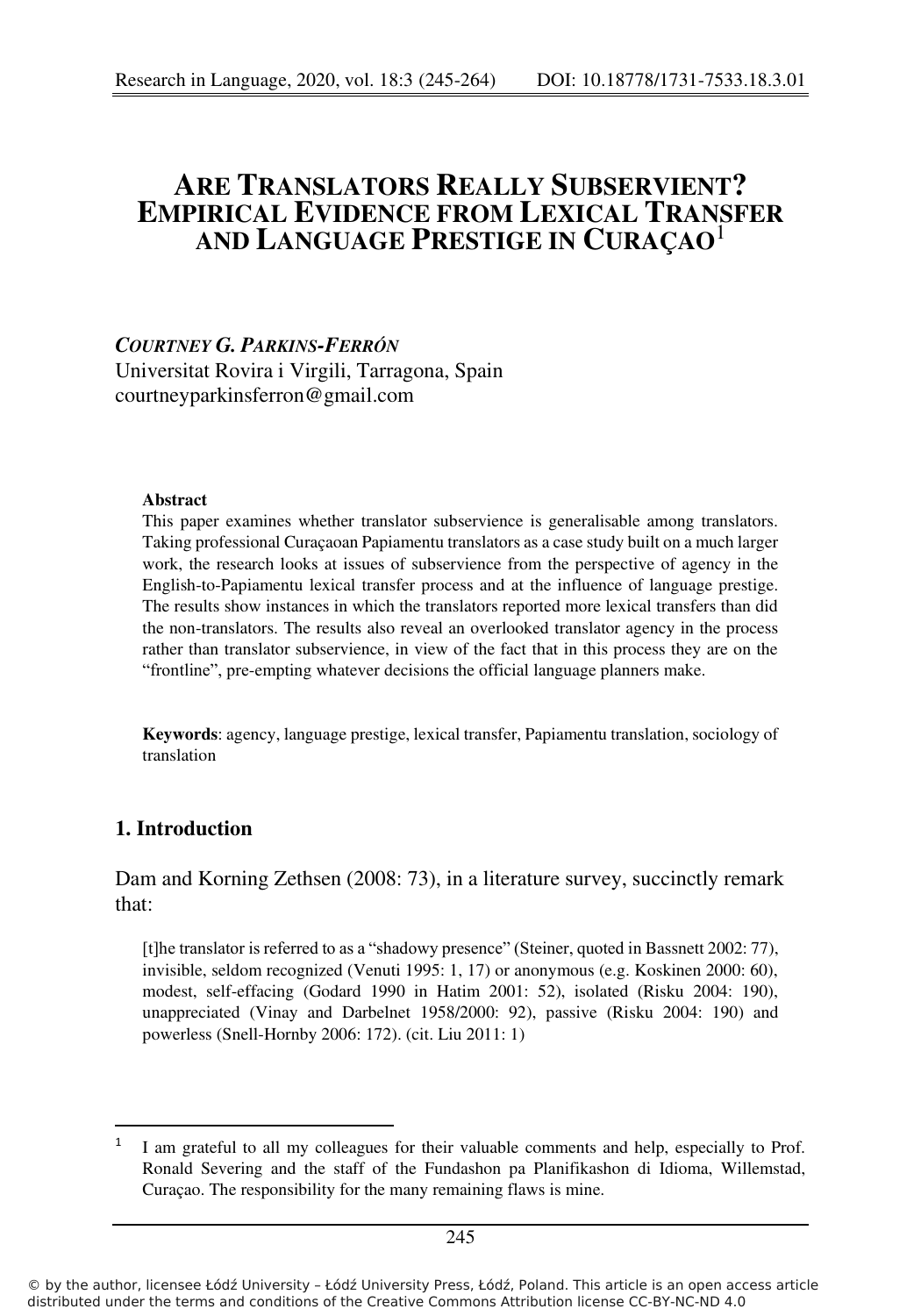These claims paint a less-than-hopeful picture of the status of translators in general. But, does this mean that translators in their practices everywhere are really subservient?

The present paper examines whether language prestige is influential in determining the extent to which professional translators act as agents when they transfer into their translations lexical items from another language (lexical transfer), and, if so, whether they also do it subserviently. Thus, I approach the issue of subservience from the perspective of agency. The quantitative aspect of the study is based on a questionnaire sample of 100 professional Curaçaoan Papiamentu translators and 105 Papiamentu non-translators. The qualitative aspect develops from an open-ended question in the questionnaire, an interview sample of three official personnel from the language planning institute – the *Fundashon pa Planifikashon di Idioma* (hereafter FPI) – and an analysis of selected Papiamentu (non)translational texts.

The research questions are: 1) Does language prestige play a role in the translators' transfer of English lexical items into their Papiamentu translations? 2) Do translators report more English-to-Papiamentu lexical transfers than do nontranslators? and 3) What is the translators' and non-translators' justification for their lexical transfer? These questions are important because 1) Papiamentu is historically lexified by Portuguese and Spanish, and 2) in Curaçao it is co-official and co-existent with English and Dutch to which it is not linguistically related. However, it tends to produce some of its new vocabulary from the former, not from the latter (see, for example, Cristinoi 2016; Fuster and Neuser 2017; Trimasse 2018). Further, after enduring centuries of severe repression, mostly under Dutch rule, Papiamentu has succeeded in supplanting the Dutch language, the first official language, to become the official first language of the country. As a result of the struggles of Papiamentu to attain its current status, lexical transfer from other languages is generally discouraged. Nonetheless, it occurs. I suspected, then, that translation is vital in this process hence the agency of the translators amidst issues of language prestige.

In the next section, I shall examine some key literature pertaining to this study by starting with a definition and reviewing some of its characeristics. I shall also consider some alternative definitions. In Section 3 my attention will turn to the methodology of the study, highlighting the research approach adopted, the research instruments, the hypothesis and a model suggesting a relation between translation and lexical transfer. This will be followed by Section 4 presenting the quantitative and qualitative results of the study, while in Section 5 I shall offer a detailed discussion of them. The final section of the paper will contain some conclusions.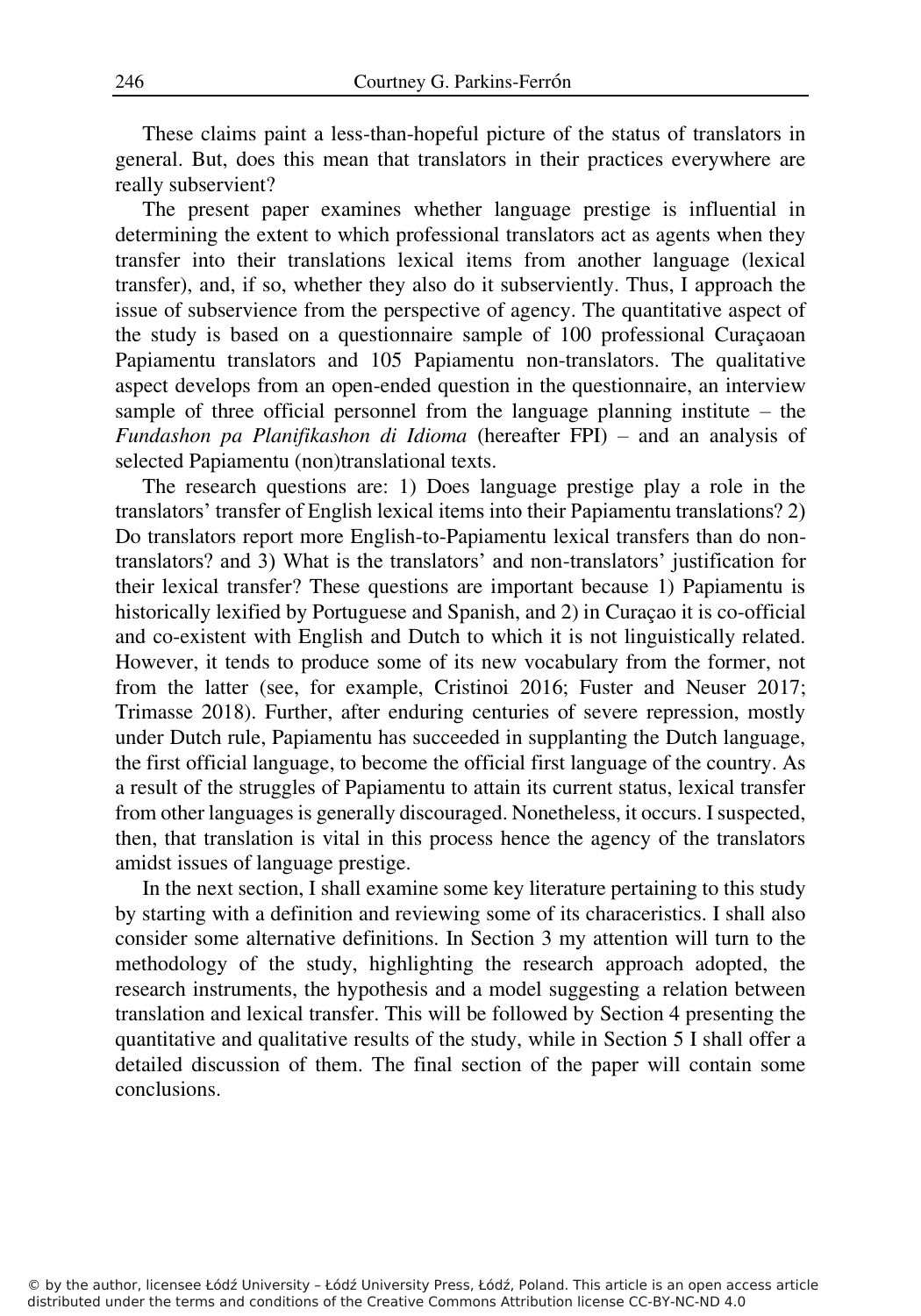### **2. Literature Review**

Regarding the notion of agency understood as a capacity to bring about change, other valuable contributions can also be added to the works mentioned in the Introduction of the present paper. Some of these contributions are Simeoni (1998), Cronin (2003), Milton and Bandia (2009), Chesterman (2010), Pym (2010), Tymoczko ed. (2010), Immonen (2011), Simon (2012), Buzelin (2014), Parkins-Ferrón (2016a, 2016b), Young (2017), Castro, Mainer and Page (2017), and Koskinen and Kuusi (2017). In search of novel informative perspectives, Kinnunen and Koskinen (2010: 6) formulated the definition of agency as the "willingness and ability to act". The aspect of "willingness" describes translational transactions in which the translator's behaviour is considered morally and ethically conscious, reflective and intentional (p. 6). The aspect of "ability" is connected to "constraints and issues of power(lessness)" and choice concerning the actions of all the actors, irrespective of their social status, in a translational transaction (p. 6). The aspect of "acting" is a matter of "exerting an influence in the lifeworld" (p. 6) (see also Poupaud 2008; Okyayuz Yener 2010; Haddadian Moghaddam 2011; Joseph-Gabriel 2015).

However, noting that Buzelin (2011: 6) points out various paths of the notion of agency, I shall present two of them here. Milton and Bandia (2009: 1) view an agent of translation as "any entity (a person, an institution, or even a journal) involved in a process of cultural innovation and exchange". The focus of Milton and Bandia's (2009: 1) "agent" seems to be open exchange of ideas between cultures. All of these forms of entity and process can be found in the Papiamentu context. For Simeoni (1995: 452), an agent is "the 'subject', but socialised. To speak of a translating agent, therefore, suggests that the reference is a 'voice', or a pen (more likely a computer today), inextricably linked to networks of other social agents". The focus of Simeoni's (1995) "agent" therefore seems to be a socially networked translation medium (see also Tymoczko 1998; Tymoczko 2010; Boase-Beier 2014; Joseph-Gabriel 2015). Again, this definition fits the Papiamentu context (see also Buzelin 2014). Having considered the merits of the definitions herein proposed and for the purpose of the present study, I decided to adopt Kinnunen and Koskinen's (2010) definition of agency for its brevity, comprehensiveness and overall suitability to my research questions.

As regards translator agency and the attendant issue of subservience, attention must be paid to Simeoni's questions about the power of norms on translators, which he raised in his seminal paper published in *Target* in 1998. He formulates the hypothesis that "translatorial competence may be characterized by conformity to a greater extent than is the competence of other agents active in the cultural field" (1998: 7). That is, among all the competent parties in a translation transaction, the translator may be more inclined than any of the other parties to follow the accepted way of executing the translation task. Simeoni's justification for his hypothesis is well taken given that he draws on instances that show that literally for ages, translators have not been taken seriously and therefore have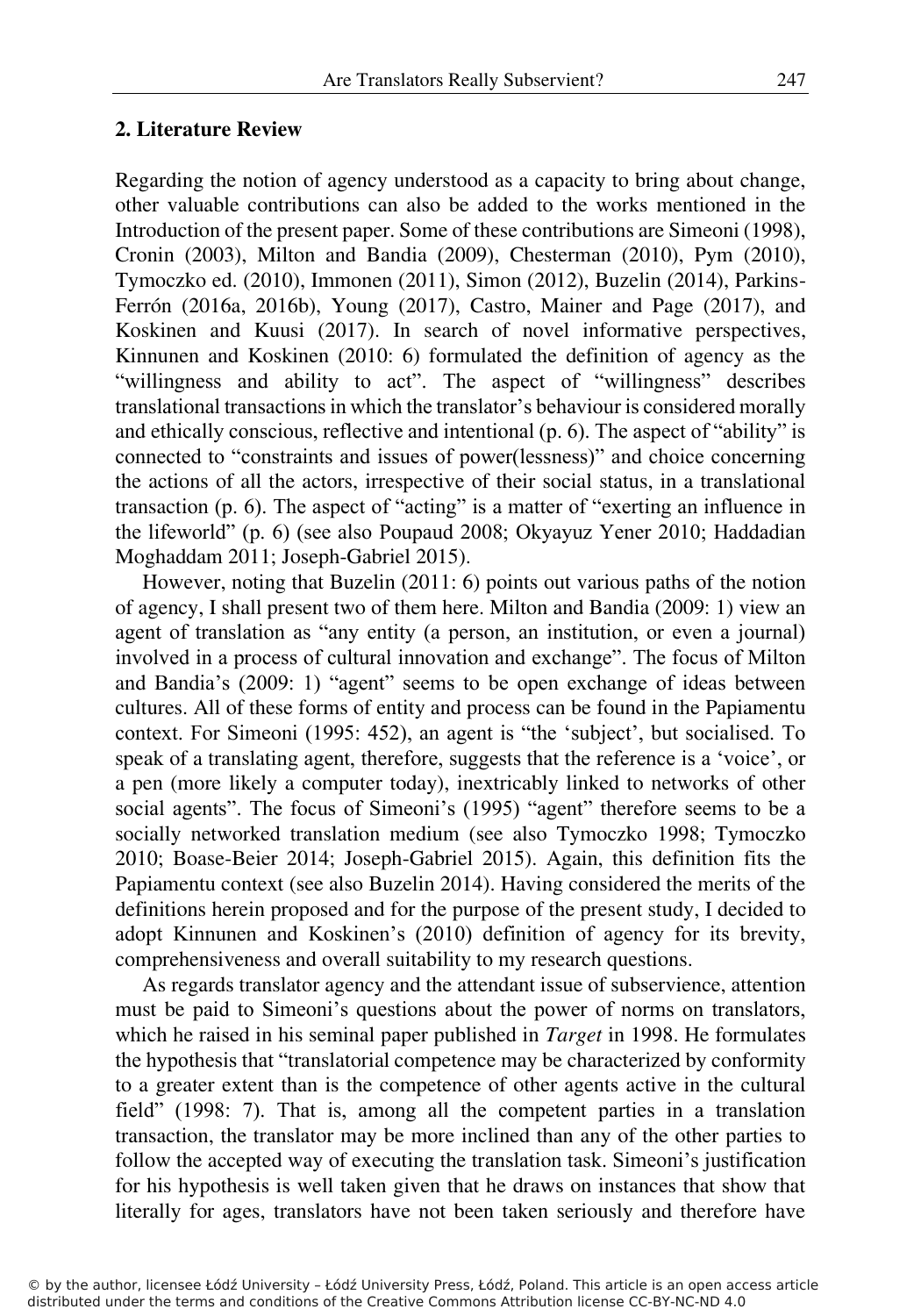generally been relegated to a "lower status" among other professions – hence low wages and little or no recognition (see, for example, Venuti 1995; Chan 2008; Liu 2011; Pym 2017). Citing instances from the Spanish Golden Age up through the age of Dryden to the twenty-first century, Simeoni (1998: 7) argues that "[t]ranslators, not unlike the scribes of ancient or premodern civilizations, have always occupied subservient positions among the dominant professions of the cultural sphere" (see also Jänis 1996).

Clarifying that the translator's subservience dates back to Jerome's method of Bible translation, Simeoni (2001) remarks that it is a Christian legacy "acting as a call to order never to move too far away from the source. Such a Christian translation ethics served different interests at different times and was therefore secularized even as it was re-appropriated and reproduced in order to become part of a habitus" (Buzelin 2014: 86). This gave way to two competing models of translation. These were the Ciceronian Republican model and the Hieronymic model. Simeoni (2001) notes that in the former, there was no real distinction between the authorial or translatorial writing. The textual and linguistic norms that Cicero followed were the same in his writing as in his translation. In the latter model, the norms (linguistic and cultural) that Jerome followed at different times were different in his translation from those applied in his writing. Simeoni (2001) holds that the eventual internalisation of Jerome's translation attitude was the result of his repetition and conveyance of it under the different purposes it served. Buzelin (2014: 67) acknowledges Simeoni's (2001) location of the origins of [the] translator's subservience much deeper and further back in time, in a Christian ethics of translation expressing itself in a posture of extreme respect towards a venerated source [and that] this thesis challenges Venuti's [1995, 1998] explanation of the low socio-economic status of the profession, and historical accounts that regard the Roman tradition represented by Cicero as the cradle of Western translation. Conversely, it is very much in tune with Douglas Robinson's (1996), and bears the same implications. (Buzelin 2014: 67)

Further, she clarifies in this debate that Simeoni's (2001) position is not a call to interpret contemporary theories of translation as synonymous with "simple somatised theology" as seen in Robinson (1996, xii, quoted in Buzelin 2014: 67). It is a call instead to interpret both Berman's (1995) and Venuti's (1995) "neoliteralist ethics of translation as modern expressions of the ancient hieronymic posture" (Buzelin 2014: 67). If Simeoni's (2001) thesis is correct, neither Berman's (1995) nor Venuti's (1995) ethics of translation could further be seen as potentially emancipating or revolutionising (Buzelin 2014).

The foregoing research efforts are insightful and influential. However, none of them has investigated subservience in translators directly by considering the role that language prestige plays in their agency through lexical transfer. The present study, part of a much larger research, is the first of its kind to examine this issue, using real data, and hopes to shed some light on a few of the much-debated issues around translator subservience.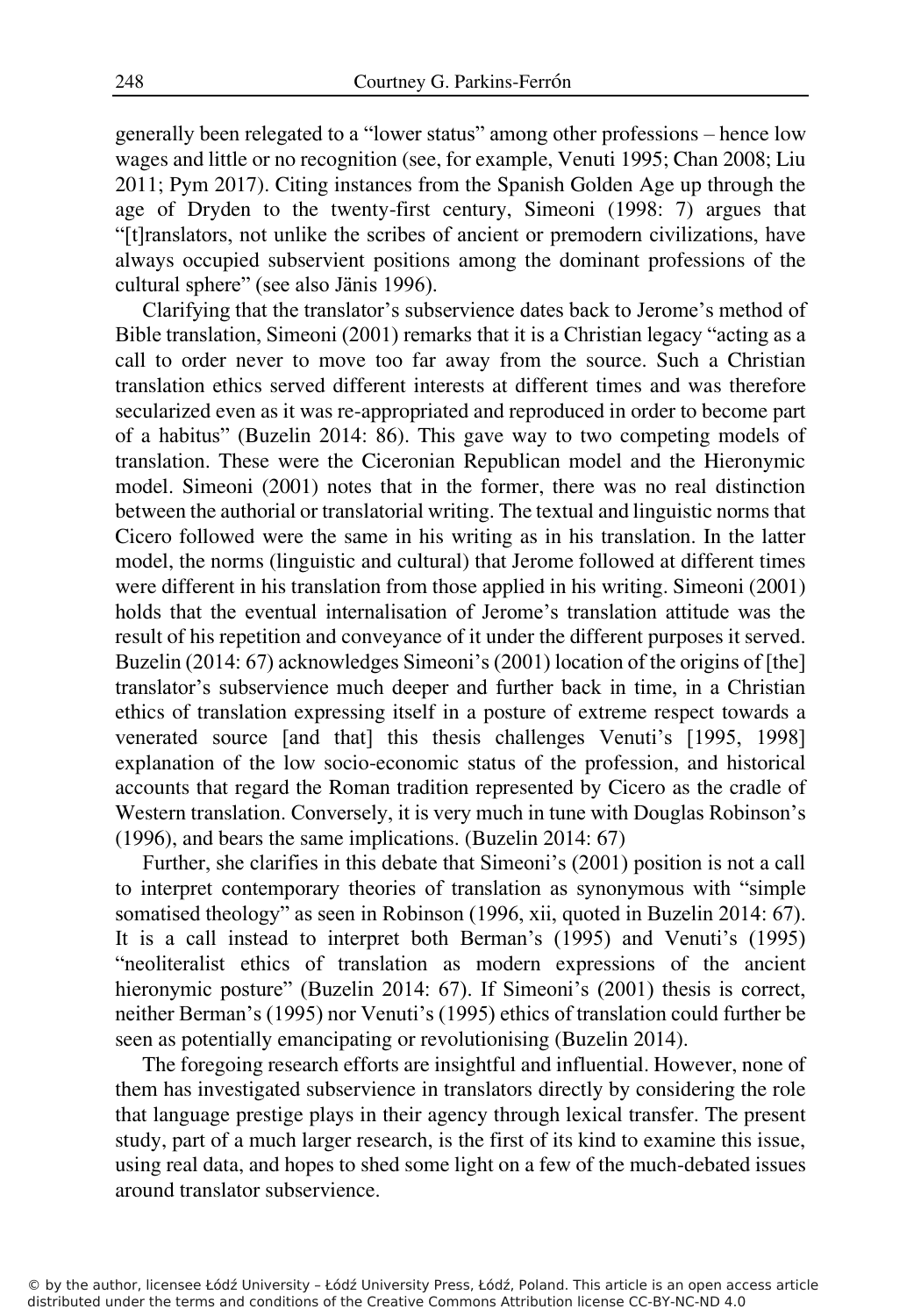## **3. Methodology**

The present study adopts a mixed-methods approach in which the data-collection carried out in Curaçao consisted of a combination of questionnaires, (non)translational Papiamentu public-health medical texts, and interviews. Hence the study is triangulated to produce a sufficiently rich and perceptive investigation.

## **3.1. The questionnaire**

Self-reported data from (non)translators were gathered through a questionnaire consisting of 51 questions. Besides questions asking for biographical data, source and target languages, attitude toward lexical transfer, text types and types of lexical transfer, the respondents were asked questions on issues of language prestige. Also, to elicit their reasons for their lexical transfer practice, they were asked: "What factors motivate you to borrow English expressions from the English texts you translate into Papiamentu?" / "What factors motivate you to borrow English expressions into your Papiamentu writing, publishing or editing?"

## **3.2. The (non)translational Papiamentu texts**

I limited my investigation to public-health medical texts because they are written simply enough for the general public to be able to read and understand them, and any Curaçaoan could relate to them. Therefore, the texts chosen for this study are from doctors' offices, hospitals, medical laboratories, the Ministry of Public Health, the *Departamento Salu Hubenil* (Department of Youth Health Care) and other health organisations.

## **3.3. The interviews**

The format best suited to the present study was decidedly the standardised openended interview structured on the same independent variable (language prestige) as for the questionnaire. This was to facilitate the eventual merging and interpretation of results. All the questions were asked of official language planners in exactly the same way each time of each participant in order to elicit full detailed responses and the same kind of information, hence the avoidance of potentially inconsistent questions that could be due to spontaneous reformulations of them.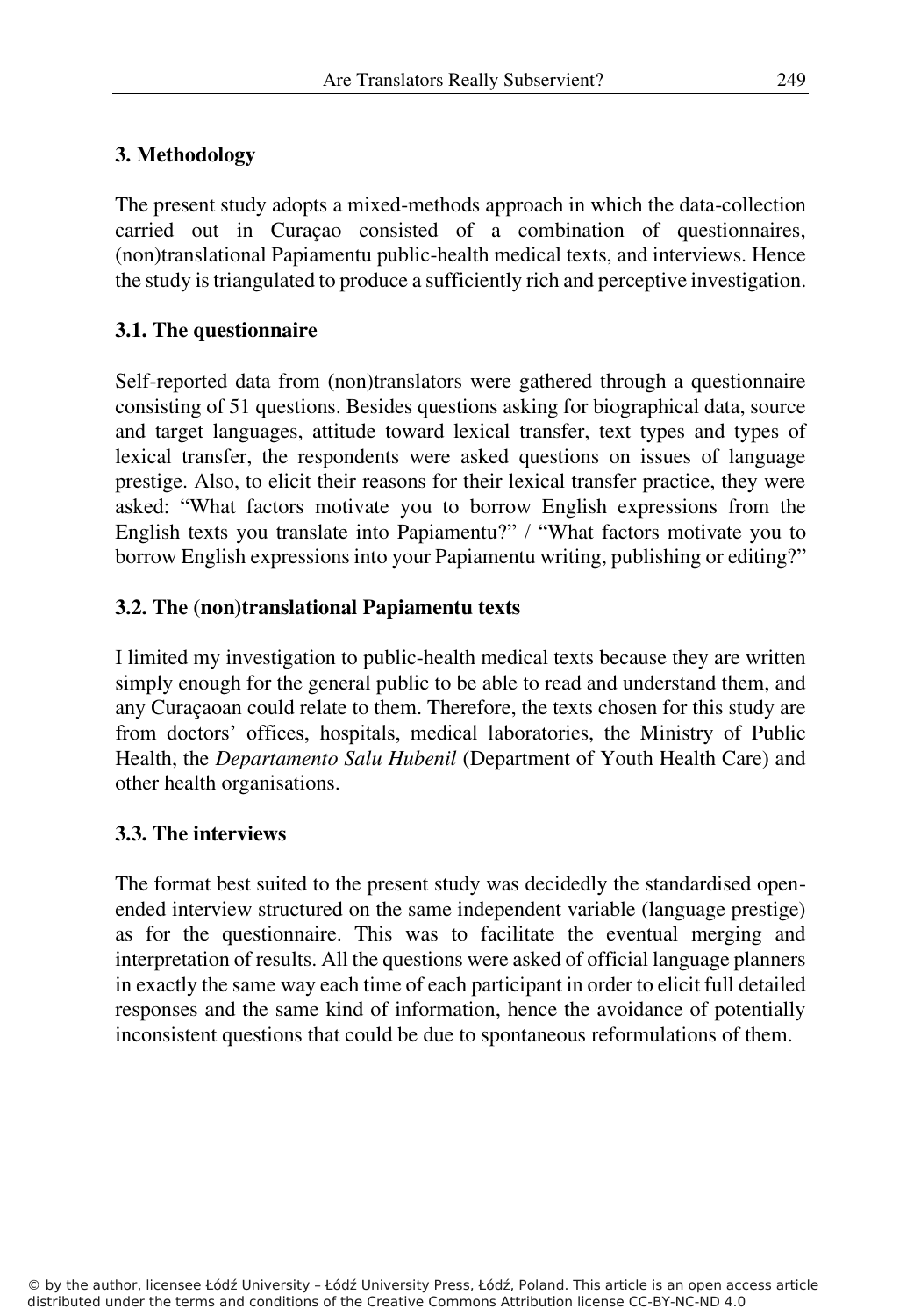### **3.4. Research hypothesis and variables**

The hypothesis is: Translators report making more lexical transfers than do nontranslators when the lexifier language is more prestigious. The variables are therefore lexical transfer activity and language prestige.

The lexical transfer variable, for the purposes of the present study, refers to the use of any English lexical item in a Papiamentu text for expressing an idea or part thereof, irrespective of whether the item is a quotation of someone's utterance or whether a corresponding Papiamentu expression exists. The variable is dependent, discrete and measured by the self-report assessment from the questionnaire respondents with respect to the frequency of lexical transfers into their (non)translations. Therefore, on a 5-point Likert scale, where  $5 = always$ ,  $4 =$ *frequently,*  $3 = \text{occasionally}$ *,*  $2 = \text{rarely}$ *,*  $1 = \text{never}$ *, the reported frequency can be* estimated.

The language prestige variable, for the purposes of the present study, refers to the way in which the respondents perceived the worth of their language (Papiamentu) relative to another language (in this case, Dutch, English or Spanish) that might be given some prestige over it with respect to the political and educational life of their society. This variable is independent, and although naturally continuous, it is analysed here as discrete and operationalised through a self-report assessment from the questionnaire respondents.

### *3.5 The Papiamentu translators and non-translators*

For the purposes of the present study, the definitions provided by Parkins-Ferrón (2013) are used. A professional Papiamentu translator is anyone who for payment expresses in written form the ideas of an English source text in Papiamentu, thus creating a Papiamentu translation. A Papiamentu non-translator is anyone who for payment produces (that is, writes, publishes or edits) a text originally in Papiamentu, hence a Papiamentu non-translation. Both the translator and nontranslator account for such constraints as culture, context, grammar rules, writing conventions and idiom of the target language and also of the source language of lexical transfer.

Among the set of (non)translators in Curaçao, there are exclusive translators (T) who only translate. The term "exclusive" denotes that they do not engage in non-translational writing. Additionally, there are translators who also write nontranslations (writing translators, or wT), writers who also translate (translating writers, tW), those who produce translations just about as much as they produce non-translations (writers/translators, WT), and the non-translators (W) who only produce non-translations. Thus, the distribution of (non)translators can be considered as a spectrum where the exclusive translators are found at one end and the non-translators at the other. All others  $(wT, WT, tW)$  are to be found between these two extremes and are referred to as translators-and-writers.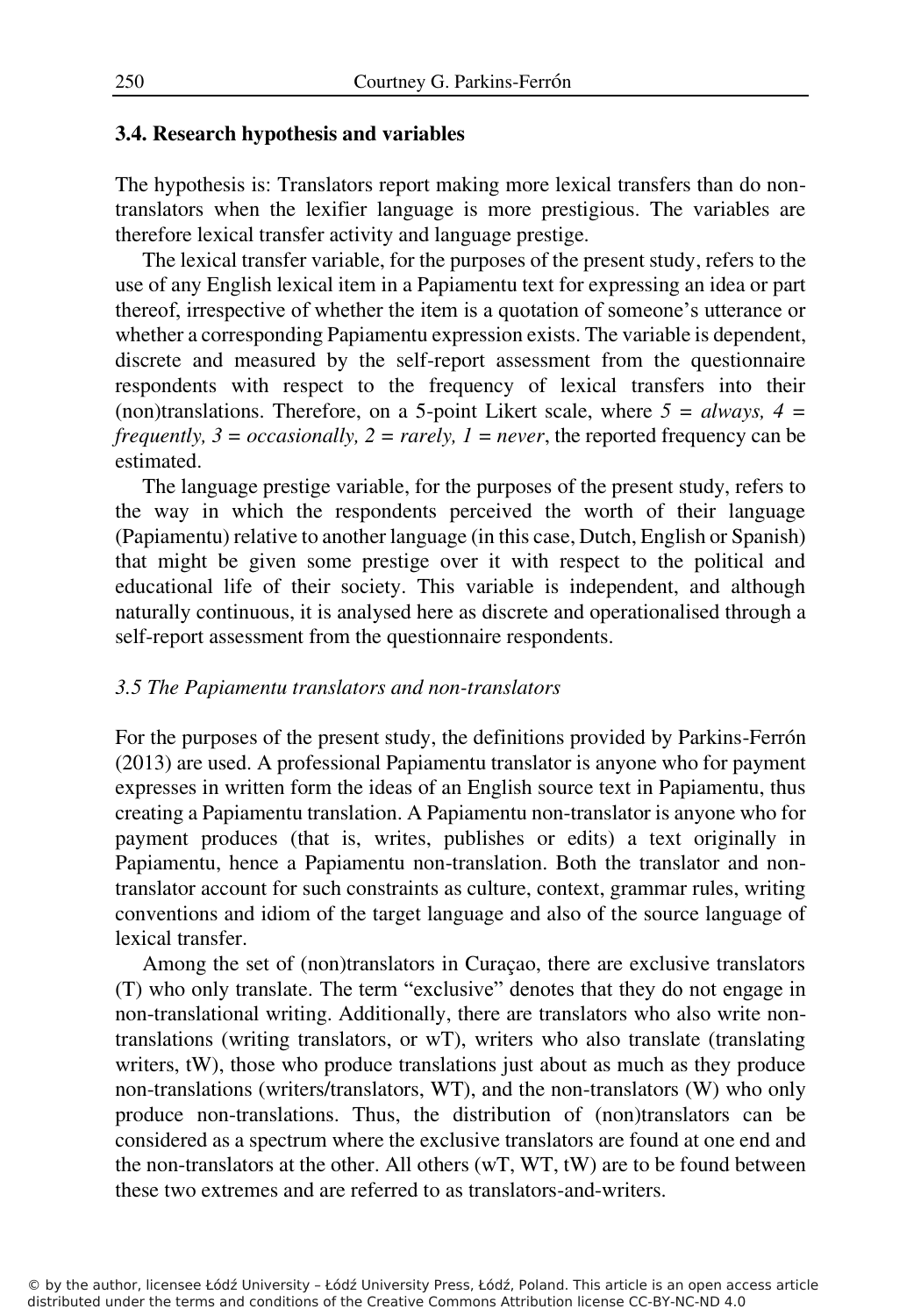#### *3.6 A model of the relation between translation and lexical transfer*

In this model there are two levels of communication – formal and informal. While an authoritative body may not be able to control lexical transfer at the informal level, it can do so at the formal level where a relation between the processes of lexical transfer and language standardisation exists. As standardisation essentially involves official intervention, I suspect that between these two processes, there is not merely a relation but a deliberate overlapping of them involving translators, non-translators, and language planners. In these processes, those who write and/or translate produce more and more texts in their creole, and by that token, introduce lexical items that may become officially documented in it from other languages albeit generally without any mention of translation being involved.

However, lexical transfer becomes a concern in the decision-making process of what to standardise and what not to standardise. It is part of a "push-pull" process in which (non)translators, on the one hand, engage in transferring lexical items from one language to their creole and use them unofficially. Some (non)translators may eventually come into contact with the language-planning authorities to verify the use of certain lexical items. This act may constitute the "push" to have them officially documented.

On the other hand, the language-planning authorities' intervention to decide which of the active transferred lexical items will be documented in the standard creole lexicon constitutes the "pull". This "push-pull" process points to a relation between translation and the lexical transfer processes, which in turn would then imply an overlooked agentive involvement of translation (hence of translators) in the lexical transfer process itself. Thus, the creole translators would be on the "frontline" where they use and therefore transfer lexical items into their creole long before the language planners set their guidelines in place. This would mean that the contribution of translators in the standardisation process cannot be regarded as subservient as their involvement may well pre-empt whatever the language planners ultimately decide, thereby underscoring the importance of the translators in the lexical transfer process (see Appendix: Figure 1).

Briefly, this model implies a relation between translation and lexical transfer because the latter occurs through translation. With this model, I now turn to the results of the study.

#### **4. Results**

#### **4.1. The questionnaire**

#### *4.1.1. Inferential statistical tests*

The results of the statistical tests were computed by SPSS to compare the lexicaltransfer activity of the translators and non-translators by language prestige. All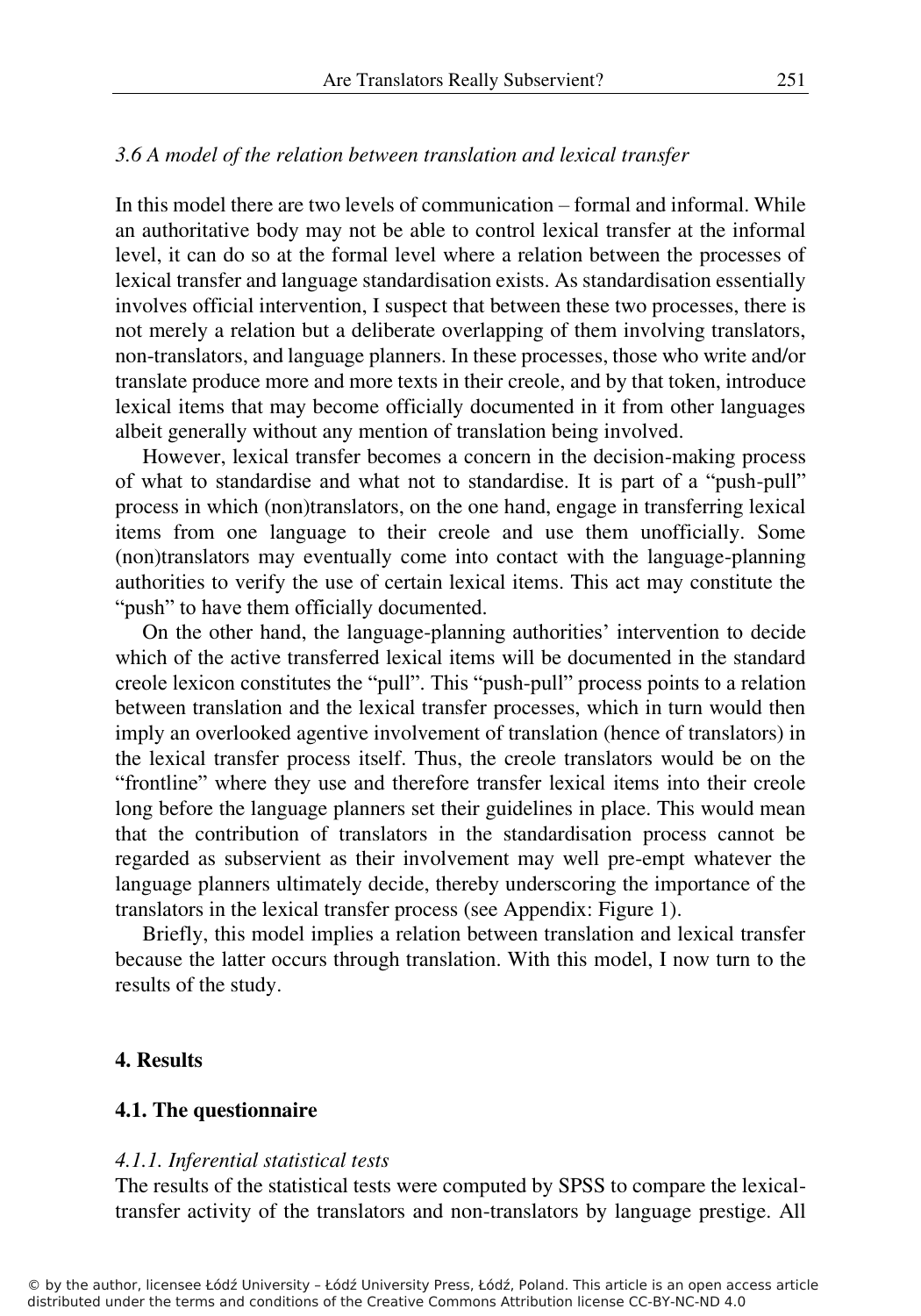205 respondents answered appropriately to the questions asked. The questions and the formulated hypothesis are as follows:

- Q. 1: "Do you borrow English expressions into your Papiamentu texts when you think English is seen as more prestigious than Papiamentu with respect to the nature of the text?"
- Q. 2: ...when you find no corresponding expressions in Papiamentu?"
- Q. 3: ...when you think Papiamentu speakers use the English expression at least as frequently as they use the Papiamentu one?"
- Q. 4: ...when you think the English expression sounds better than the Papiamentu one?"
- Q. 5: ...when you think the English expression does not make the meaning of your Papiamentu text in any way unclear?"
- Q. 6: ...when you think the English expression makes the meaning of your Papiamentu text clearer?"
- Q. 7: ...when you think the English expression helps to build up the Papiamentu vocabulary and keep the language standardised?"
- Q. 8: ...when you think Papiamentu speakers will not object to the use of the English expression?"

Recalling that the hypothesis is: Translators report making more lexical transfers than do non-translators when the lexifier language is prestigious, I conducted an Analysis of Variance (ANOVA) test on the sample as a whole to determine the impact of the prestige of the lexifier language on the lexical-transfer activity of the respondents. The results were statistically significant (F=824.280,  $p = 0.001$ ). The Pearson's correlation coefficient is 0.686, a strong positive association indicating for this sample that the respondents who considered English as more prestigious were more inclined than those who did not, to use English in their Papiamentu (non)translations. The ANOVA test therefore suggests that language prestige plays a meaningful role in lexical transfer.

However, further hypothesis testing was required to identify whether a significant difference existed between the ordinal responses of the translators, translators-and-writers and non-translators to the items in the questionnaire. The Kruskal Wallis two-tailed test meets this capability and was therefore used for further testing the hypothesis at  $\alpha$ =.05. The test also assumes that the frequency distributions of the three independent groups of responses (measured on an ordinal scale from  $1 =$ "Never" to  $5 =$ "Always") could be meaningfully ranked in an order of magnitude. The null hypothesis was that the grouped median scores for each group of respondents were equal. The decision rule was to reject the null hypothesis if  $p \le 0.05$  for the Chi-Squared ( $\chi^2$ ) statistic, meaning that at least one of the grouped median scores was significantly greater or less than the others. The results are presented below.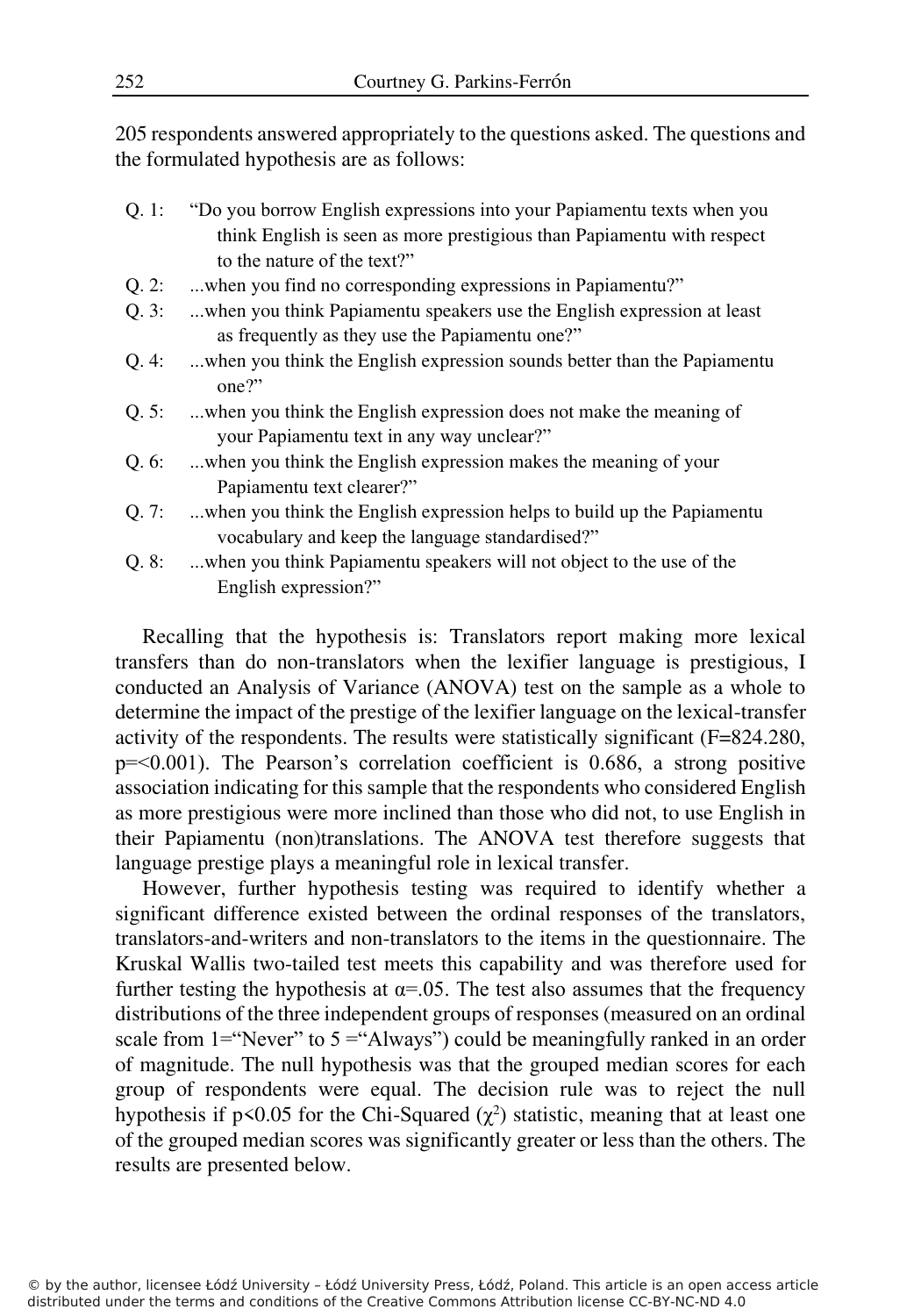On the one hand, the results of further testing show that the non-translators reported making more lexical transfer than did the translators in five of eight cases. These are when they, the non-translators, thought that English was seen as more prestigious than Papiamentu with respect to the nature of the text ( $\chi^2$ =12.50, p=.002, Cramér's Phi  $(\varphi_c)$ =.17 for a very weak positive correlation between the lexical transfer and the language prestige variables), when they thought that the English expression sounded better than the Papiamentu one ( $\chi^2$ =57.737, p<0.001,  $\varphi_c$ =.38 for a moderate positive correlation), when they thought the English expression did not make the meaning of their Papiamentu text in any way unclear  $(\chi^2=28.192, p\leq 0.001, \varphi_c=26$  for a weak positive correlation), when they thought the English expression made the meaning of their Papiamentu text clearer  $(\chi^2=30.915, p\leq 0.001, \varphi_c=27$  for a weak positive correlation) and also when they thought the English expression helped to build up the Papiamentu vocabulary and keep the language standardised ( $\chi^2$ =13.096, p=.001,  $\varphi$ <sub>c</sub>=.18 for a very weak positive correlation). In each of these five cases, the non-translators had the highest grouped median scores.

On the other hand, the exclusive translators were found to report more lexical transfer than were the other respondents in two out of eight cases, that is, when they found no corresponding expressions in Papiamentu ( $\chi^2$ =17.732, p<0.001,  $\varphi_c$ = .21 for a weak positive correlation) and when they thought that Papiamentu speakers used the English expression at least as frequently as they used the Papiamentu one ( $\chi^2$ =14.057 and p<0.001,  $\varphi_c$ = .19 for a very weak positive correlation). In each of these two cases, the exclusive translators had the highest grouped median scores. There was only one case for which I could not confirm the hypothesis as the responses did not vary significantly between the respondents with respect to whether they used English expressions in their Papiamentu texts because they thought Papiamentu speakers would not object to the use of the English expressions ( $\chi^2$ =1.947, p=.378) (see Appendix: Table 1).

#### *4.1.2. Open-ended motivation question*

With respect to the open-ended motivation question, "variety of expressions / flexibility for clarity" was the reason most reported for lexical transfers. Fifty-five percent of the exclusive translators claimed this as a factor. Among the translatorsand-writers, 39% claimed this as a factor, followed by 23% of the non-translators. Although only 23% of the non-translators reported this as a factor, 47% of the translators did so. Conversely, the reason that was least reported among all the translators was "consumer appeal / marketing" with only 3%. However, this percentage is solely for the exclusive translators as none of the translators-andwriters reported this as a factor for their lexical transfers (see Appendix: Table 2 and also Parkins-Ferrón 2015).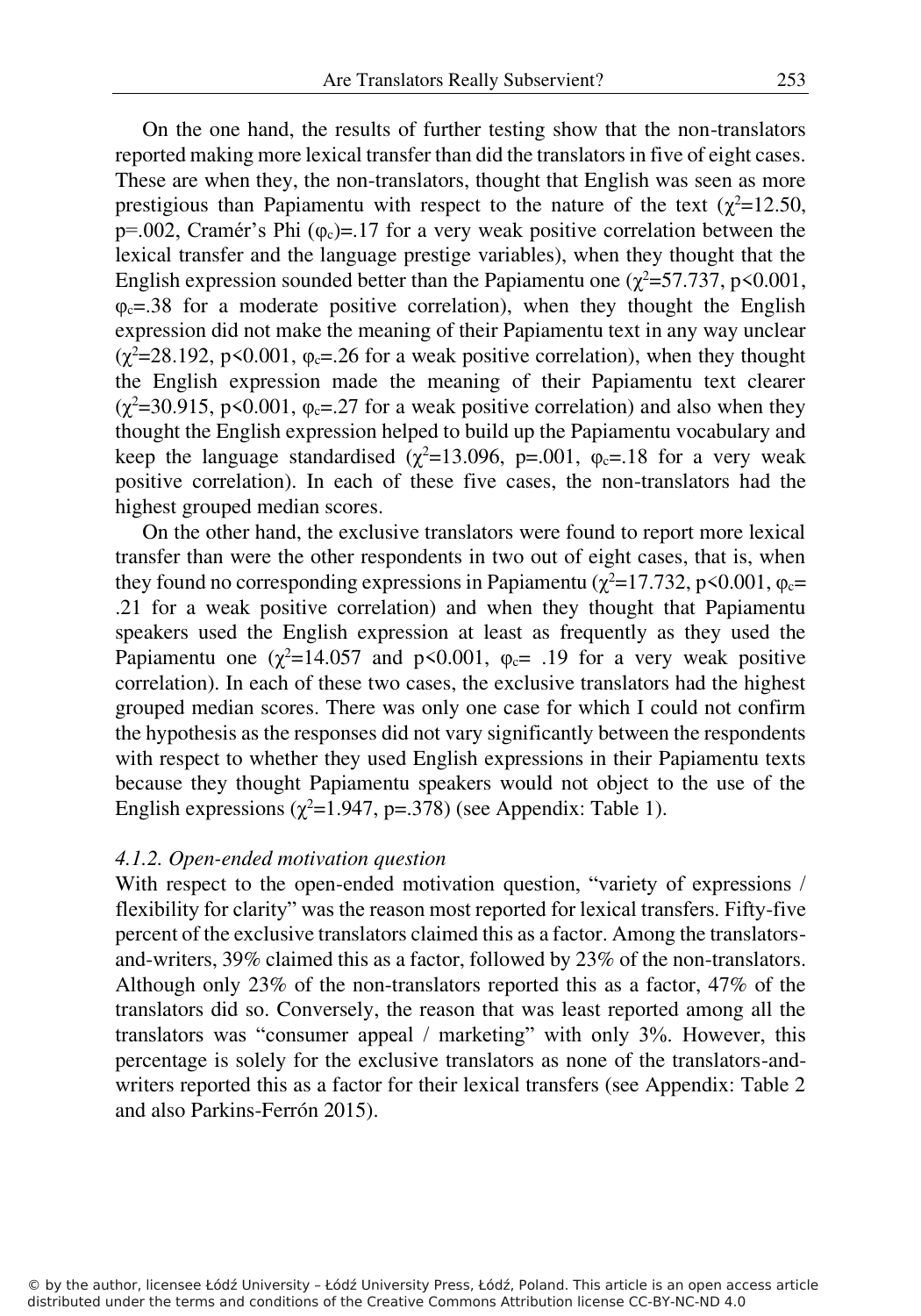### **4.2. The (non)translational texts**

Four common types of lexical transfer were identified in the Papiamentu texts and are discussed here according to the methods of translation outlined in the seminal work of Vinay and Darbelnet (1958/1995: 85).

*Unmodified borrowing –* the use of lexical items without any morphological modification in Papiamentu texts: for example, "coronary care", "deposit", "public health nurse".

*Modified borrowing –* the use or transcription of a lexical item in the form of a morphological translation: for example, *keyboardnan* for "keyboards" or *newsletternan* for "newsletters", *workshopnan* for "workshops", where the suffix *-nan* is a plural marker in Papiamentu.

*Morphophonetic translation –* the borrowing of an expression form of another but translating literally each of its elements. The result is a structural parallelism, or "structural calque", "which introduces a new construction into the language" as seen in the following examples: *dèshbort* for "dashboard", *lèptòp* for "laptop", *laiter* for "lighter" and *winshil* for "windshield". Thus, the lexical items have undergone a translation that is morphological, phonetic and phonological simultaneously.

*Syntactic imitation –* a borrowing in which the resulting calque is lexical and "respects the syntactic structure of the TL [target language], whilst introducing a new mode of expression" as in the examples of *mi nta wòri* for "I'm not worrying", and *lebumai*, *lègumai*, and *leumai* for "never mind".

Many lexical items, including these given here as examples, have in fact been in the language for many decades (see also Maduro 1966; Wood 1971; FPI 2009; Parkins-Ferrón 2015).

## **4.3. The interviews**

The three interviewees, to whom I have given the fictitious names Kyu, Val and Nat, had been working for the FPI up to the time of the interviews.

Kyu has doctoral-level education and had been a published language planner and university lecturer for more than 20 years.

Val has a Master's-level education, is also a published language planner, a Papiamentu, Dutch, English and Spanish translator, had taught in the high school system for more than 25 years and at the University of Curaçao for more than 15 years.

Nat had focused more on orthography and lexicography, with an involvement of more than 15 years. Prior to her language planning engagement, she had worked as a Spanish teacher and translator of Papiamentu, Dutch, English and Spanish.

When I asked about the extent to which they see Papiamentu as prestigious on the island, in comparison with the other languages, Nat responded that the use of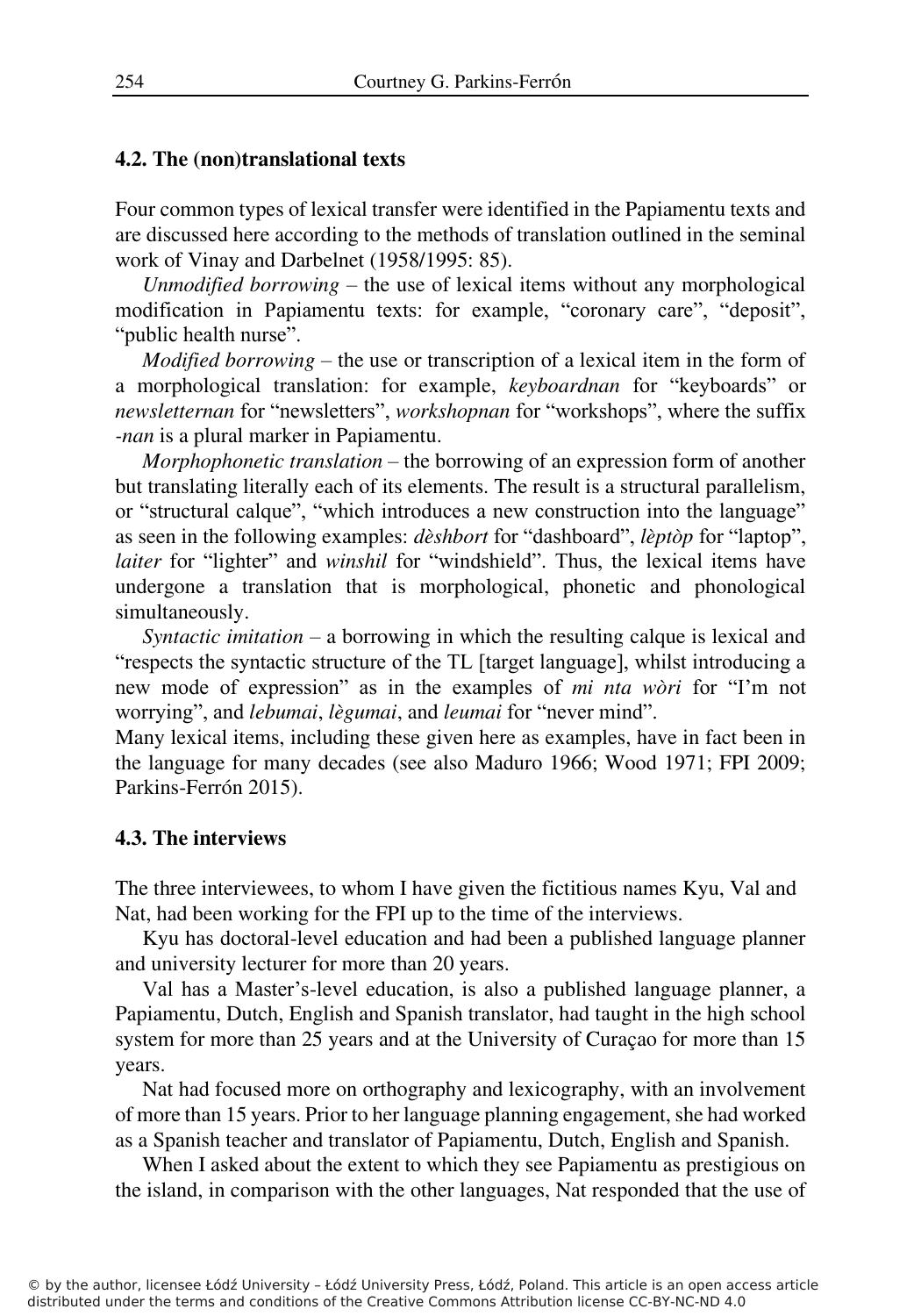Papiamentu on the island has always depended on who is being addressed. As long as the audience is Papiamentu-speaking, it is Papiamentu that is the language of communication.

"[N]owadays, the young people are using a lot of English when they speak. If you had asked me this one year ago, I would have said English is not so commonly used, and … I would have said Spanish": [...] then comes a period of Papiamentu stabilising [...]. But lately, in the last years, I have noticed that the young people use a lot of English words. I think it is influence from the Internet [...] and everything will be related to computers […] (Nat)

Nat spoke as though the impact of Spanish were inescapable. There are those who like to use Spanish in their Papiamentu but not because they feel that Spanish is more prestigious. Rather it is because so much of the language is relatively easy to adapt to Papiamentu. She offers the example of the word ainda ("still", "yet"), a word that comes from Portuguese and which they have always heard from their mothers and grandmothers. But now many people say aún, which is Spanish for "still" and "yet":

We did not grow up with aún. But now it's the big thing because we have a lot of people from Santo Domingo, from Colombia... And maybe they are using it in the [Papiamentu] language, and then because the Papiamentu speakers understand this, they just do it too. (Nat)

Also, Nat pointed out another language situation involving the clergy:

We have a lot of priests from Spanish-speaking countries... When they preach, they use Papiamentu. But then when they cannot come up with real Papiamentu words, they use their language, and people take it. Like entronar [enthrone]. Last week somebody called and asked if entronar is a correct Papiamentu word. But it means they hear it from the priest! (Nat)

Further on in the interview with her, I discovered that amid the efforts to standardise the language and produce texts in it, there seems to be a different effect of translation upon Papiamentu with respect to English religious texts translated into Papiamentu. Where translation of religious songs is concerned, she did not notice any lexical transfer as such but a phenomenon that she referred to as the "English way of translating". I gathered that what she meant by that was that the Papiamentu target text had an English "feel" to it, a result that is easily achievable by direct translation, of which literal translation is one form (see Vinay and Darbelnet 1958/2000):

What I can say is... religious groups [...] take English songs, and they translate them into Papiamentu. They don't use the English words; that's okay. But they use the English way of saying things. You see, when you sing a song in Papiamentu, it's not a real Papiamentu … it's not the real way we translate; it's translated literally producing an unreal Papiamentu, not the way we say things. Sometimes even if the words are Papiamentu words, it's like you are reading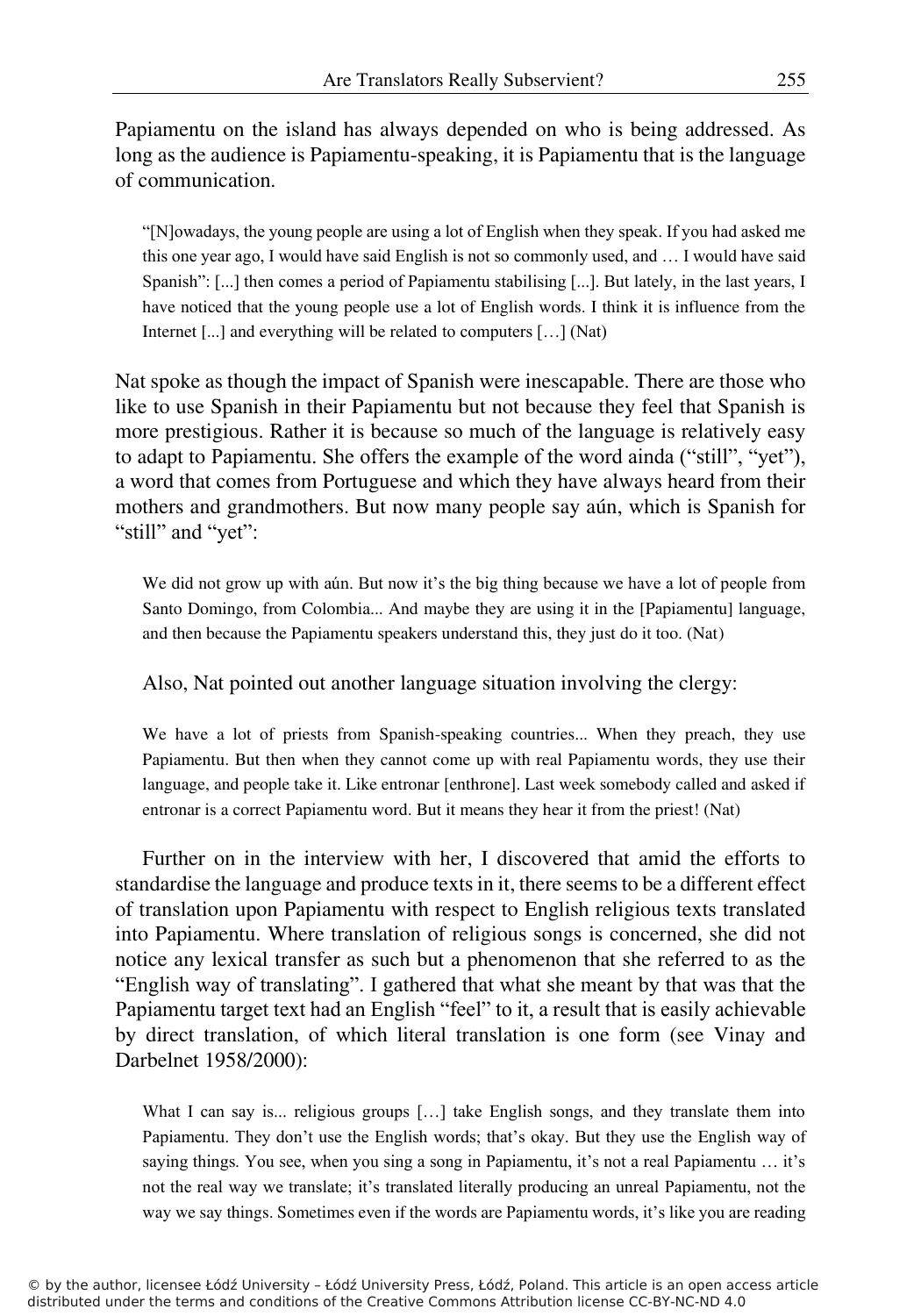English. When they are praying they say for instance: Yama riba Spiritu. It's a translation for "Call upon the Holy Spirit". Indeed "call" is yama and "upon" is riba, but yama riba means nothing! A correct translation would be Invoká Spiritu Santu. You don't even need two words [for "call upon"]! (Nat)

Nat's observation is valid and worthy of investigation. In fact, this issue could be examined from the angle of activist translation, as discussed by Tymoczko ed. (2010), who notes that translators are viewed as key agents for social change and translations are recorded as vital cultural expressions and not as imitative, peripheral or side-lined productions. Also, translation is seen as a political, ethical and ideological exercise, not merely as a perfunctory linguistic transposition of text (see, for example, Joseph-Gabriel 2015). Therefore, questioning the motives of the translators is always in order.

None of the language planners mentioned they experienced any pressure to accept English words into Papiamentu. However, Val and Kyu said that pressure seems to come more from the decisions that they have to make with respect to lexical items that are generated from Papiamentu's own historical resources and which may be in dispute, especially because of existing variants of them. Both remarked that most of the information concerning law and medicine is in Dutch not because this language is viewed as more prestigious than Papiamentu but more because the body of information in them is not yet completely available in Papiamentu, given that this language was just made official in 2007. However, these disciplines among others now favour English more than Dutch mainly owing to the international nature of the former and anticolonial sentiments toward the latter. All three interviewees agreed that although the general consensus of Papiamentu speakers is to promote Papiamentu with pride, the FPI is a planning agency responsible for promoting all four languages on the island for the right purposes and in the appropriate contexts. All three official languages (Papiamentu, Dutch and English) are equally prestigious in theory. However, people have their opinions, choices and preferences for one language over another, and they are entitled to that.

#### **5. Discussion**

To determine appropriately whether the translators in this study acted subserviently amidst issues of language prestige and to appreciate their agency, it is important to consider their justification (in their own words) for their lexical transfer practice. It is also crucial to consider: 1) Simeoni's (1995: 452) view of an agent as "the 'subject', but socialised […] a 'voice,' or a pen (more likely a computer today), inextricably linked to networks of other social agents"; 2) Toury's (1995: 267-274) "law of growing standardization" (also referred to as the law of conversion), which suggests that "in translation, source-text textemes tend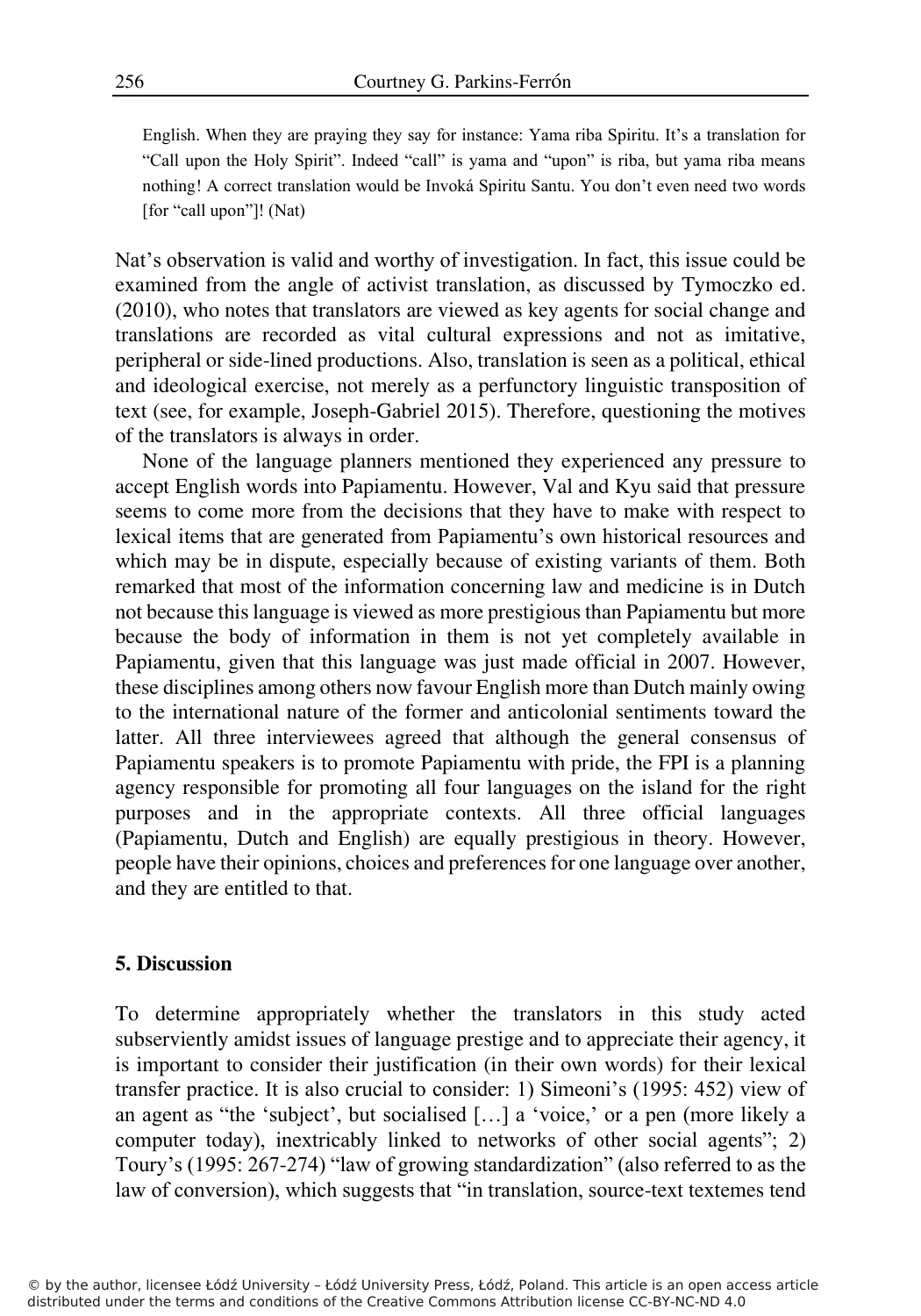to be converted into target-language (or target-culture) repertoremes"; 3) Toury's (1995: 267-279) "law of interference", which suggests that the source text interferes in the target text by default; 4) Simeoni's (1998: 7) painstakingly formulated hypothesis that the "translatorial competence [of the translator] may be characterised by conformity to a greater extent than is the competence of other agents active in the cultural field" (1998: 7); and 5) Kinnunen and Koskinen's (2010) definition of agency as the "willingness and ability to act". I shall examine these ideas in the context of my findings.

Respondent 12, a male exclusive translator trained in landscape architecture, said that "prestige is not always so clear from field to field. It all depends on the purpose of the text, who the audience is and who is talking." This comment seems to suggest that the choice of language in a given situation or text should not be taken to be necessarily synonymous with prestige, as there are valid reasons for the choice and may have nothing to do with prestige.

Respondent 150, a female non-translator who works in text production, said "[i]t is not so much about being 'prestigious' [as] it is about the [English] words being internationally established and accepted to contribute to a good understanding." She acknowledged that transferred lexical items could enhance textual meaning and that attention should be paid to this potential rather than to which language is more prestigious.

Respondent 62, a female writer/translator formally trained in translation, said, "[j]ust because I cannot find a corresponding expression in Papiamentu, it does not mean that the expression does not exist." She further said "[i]f I cannot find an appropriate expression, I consult my colleagues or contact the university language department or even call the language planning institute..." The language planners themselves have mentioned that they get calls of this kind from time to time and have indicated that it is sometimes out of these calls that suggestions emerge for the on-going compilation of the Buki di oro, for example. This comment points to the fact that the translators' method of finding solutions by networking with colleagues and even with the formal authorities aligns with Simeoni's (1995: 452) view of an agent as "the 'subject', but socialized […] inextricably linked to networks of other social agents"

Respondent 93, a female writing translator formally trained in translation, said "I think the English expression makes the text clearer [...] when Papiamentu speakers are more accustomed to seeing [...] the English expression than the Papiamentu expression." She mentioned the automobile industry as an example of high-frequency use of English terms, saying, "It is more normal to find the parts of a vehicle in English, although the words may be written in the Papiamentu way sometimes." The language planners also explained that the words they keep in Papiamentu sometimes have to do with deciding which ones they can write according to their Papiamentu orthography.

The foregoing comments indicate that consideration of the target audience and/or the client is crucial for the (non)translators' decision to use English expressions in their Papiamentu (non)translations. Toury (1995: 267-274), in his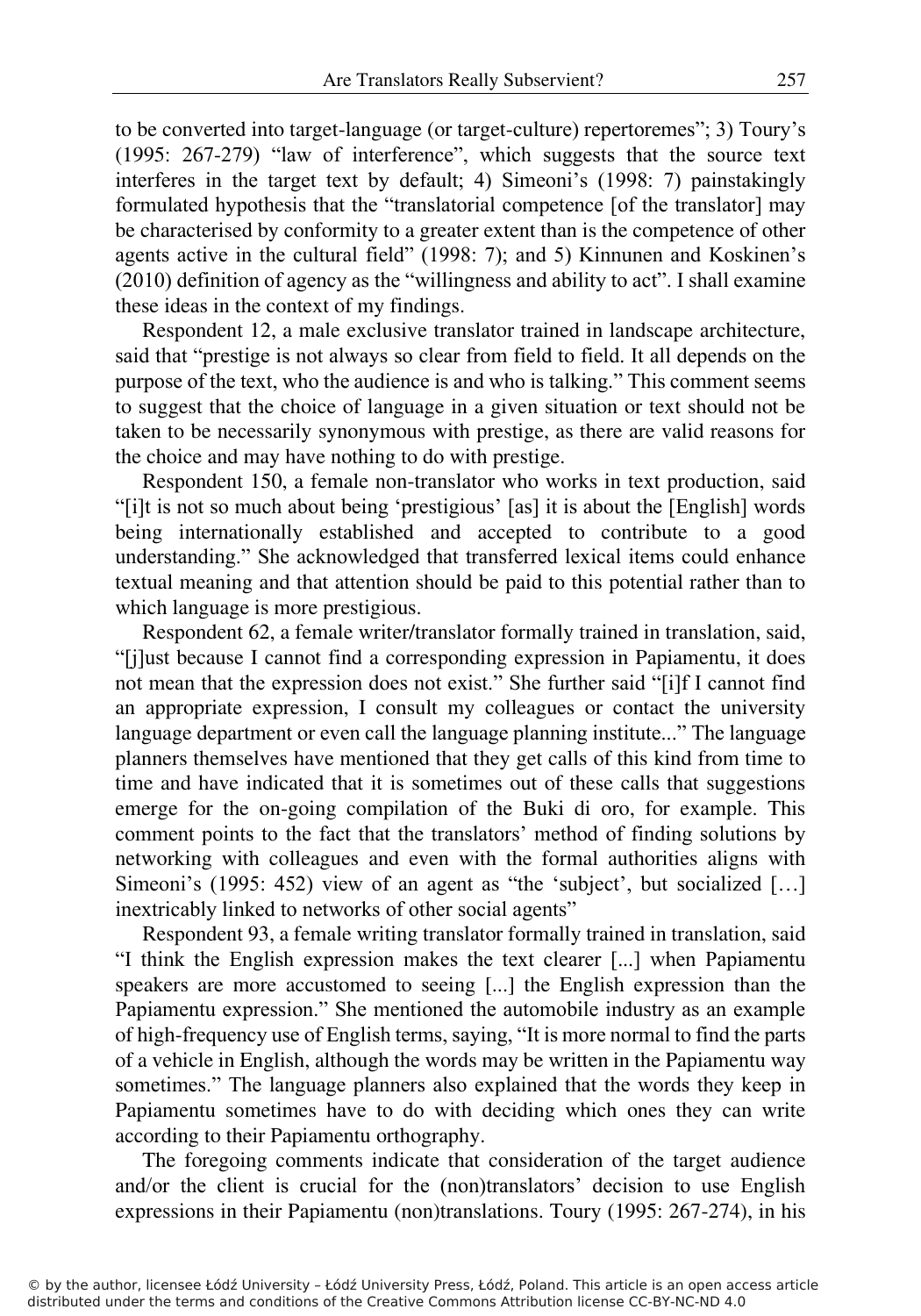discussion of his proposed "law of growing standardization", says "in translation, source-text textemes tend to be converted into target-language (or target-culture) repertoremes". However, some of the comments by the translators and nontranslators above suggest that this does not necessarily hold. In the general case of the translators, the finding was that when the English expression was used at least as often as the Papiamentu one, the translators opted for the English one. Clearly, they did not act in this manner just because they thought that English was more prestigious than Papiamentu; the non-translators did. This means that for some translators, their reason for engaging in lexical transfer had to be other than any suggestable by Toury's law of growing standardisation.

Also, Toury's (1995: 274) "law of interference" suggests that the source text interferes in the target text by default. This happens when the source-language culture is more powerful, or prestigious than that of the target language. Again, my research findings with respect to language prestige have shown that this is not necessarily the case. Some of the translators clearly state that they steer clear of lexical transfer when they translate from English into Papiamentu. Some have even indicated that their decision to use English in their translations has to do with the request of their clients to whom they render their services rather than with one language being more prestigious than the other. This point about respecting the client's wishes in the translational transaction leads to Simeoni's (1995, 1998) argument about the translator being subservient. Accordingly, Buzelin (2014: 86) sounds a note of caution that, as provocative as Simeoni's hypothesis and findings may be, they do not suggest that every translator follows translation norms to the same extent or that they do not have the ability to be "creative and cunning in designing translation strategies". They do not suggest that translators in general are not proud of their profession and are reluctant to promote it nor do they counter the possibility of dissimilarities in translation practices between cultures, nations, historical eras or professional fields. Rather, they affirm that "translators, at least in the West, have internalised the idea that their practice defines itself by its secondariness and in opposition to authorial writing" (Buzelin 2014: 86; see also Pym 2011, 2017). Understanding this, I can now address Simeoni's (1998) hypothesis and his questions pertaining to the power of norms over translators.

 Once the Papiamentu translators have come to terms with certain realities in respect of the multilingual character of their country, Curaçao, with the blatant need to build specialised terminology in the language, with the fact that they are not in a position to wait for specialised terminology to become available in Papiamentu, with the place of English in international marketing, and with the fact that their translations serve purposes that go beyond the text "exerting an influence in the lifeworld" (Kinnunen and Koskinen 2010: 6), it becomes evident that they are not averse to breaking "existing norms"; they therefore certainly do not at all present themselves as being "plain submissive" (see Simeoni 1998: 7).

Briefly, the fact that some of the language planners are also translators attests to the relation between English-to-Papiamentu translation and the lexical-transfer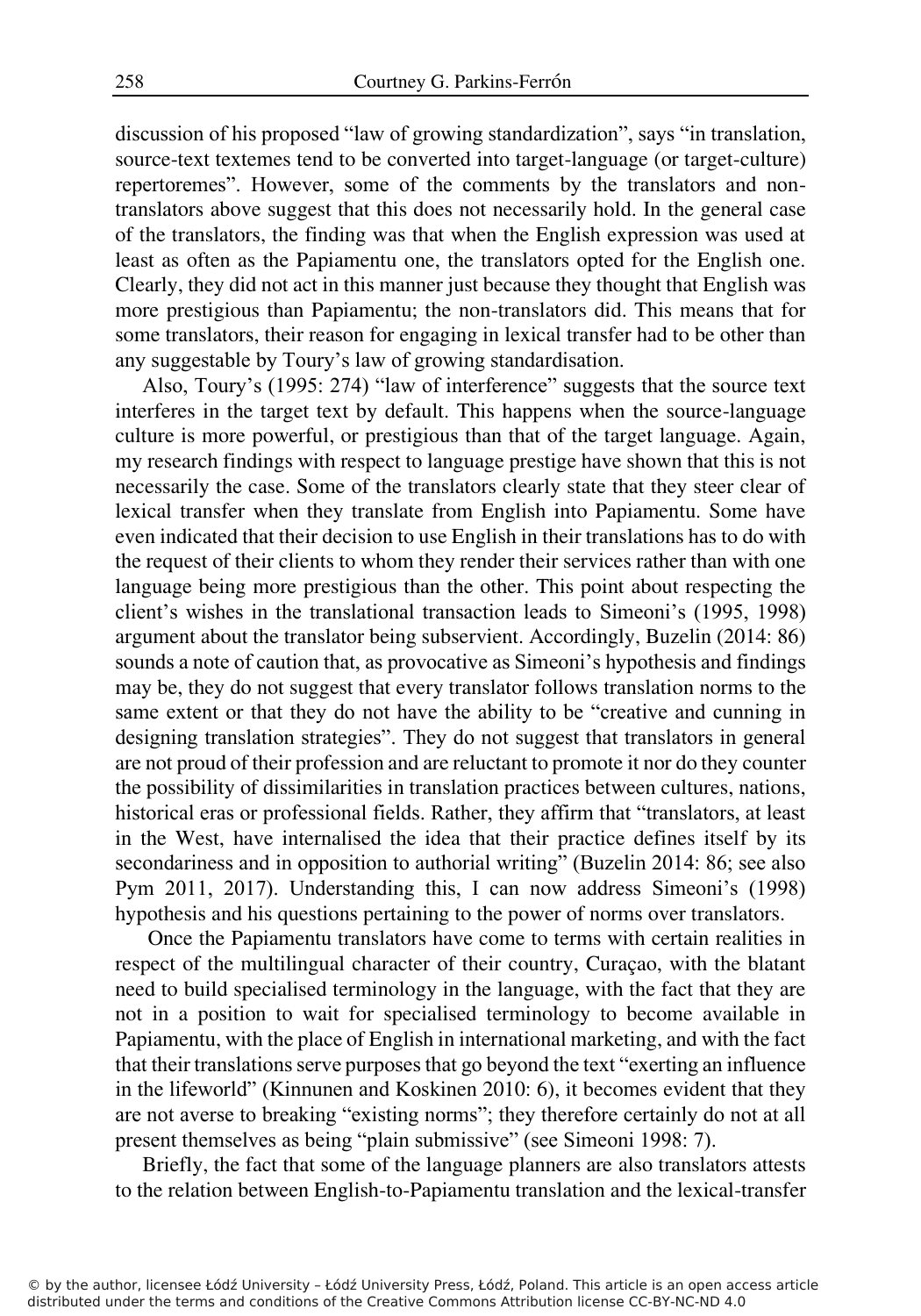process. These are instances not of subservience but of agency acted out willingly by the Papiamentu translators and non-translators because they are able to do so, and also because they understand the impact of their lexical-transfer practice.

#### **6. Conclusion**

This study fundamentally sought to address the issue of whether translators are generally subservient in their translation practice. The results show that the translators in this study acted as agents of lexical transfer and that language prestige plays a role in this process. The study does not at all suggest that a translator is subservient just because they are working. What it suggests is that in the lexical transfer process, the translators are on the "frontline" where they possibly function as vibrant and innovative users of lexical items they transfer into Papiamentu long before the FPI establish their guidelines. This finding aligns with the model I proposed in my methodology. However, this study does not claim that language prestige is the only factor that can inform us on subservience as other factors not tested here may also be responsible (see also Parkins-Ferrón 2015).

Further, the respondents who transferred lexical items through their (non)translations were willing and able to do so. Over three quarters (77%) of all the translators and 96% of the non-translators in this study had training in a profession besides translation or writing. Nearly three quarters of the translators (71%) and over half of the non-translators (56%) practise another profession alongside their translation or writing. It is therefore unlikely that most of the translators in this study practise their translation in the frame of a subservience that is peculiar to translation.

Finally, theories occasionally make for generalisations that fall short of considering important aspects of the reality of translators who may be acting as agents of change in unsuspected places. Despite the FPI's strict monitoring of Papiamentu, they do not "tie the hands" of the translators. Rather, they collaborate with them and the general population, thus giving way to lexical transfer by consensus rather than by fiat. The overall results of this research thus point to a persistent need for more behavioral research on translators in different societies and cultures.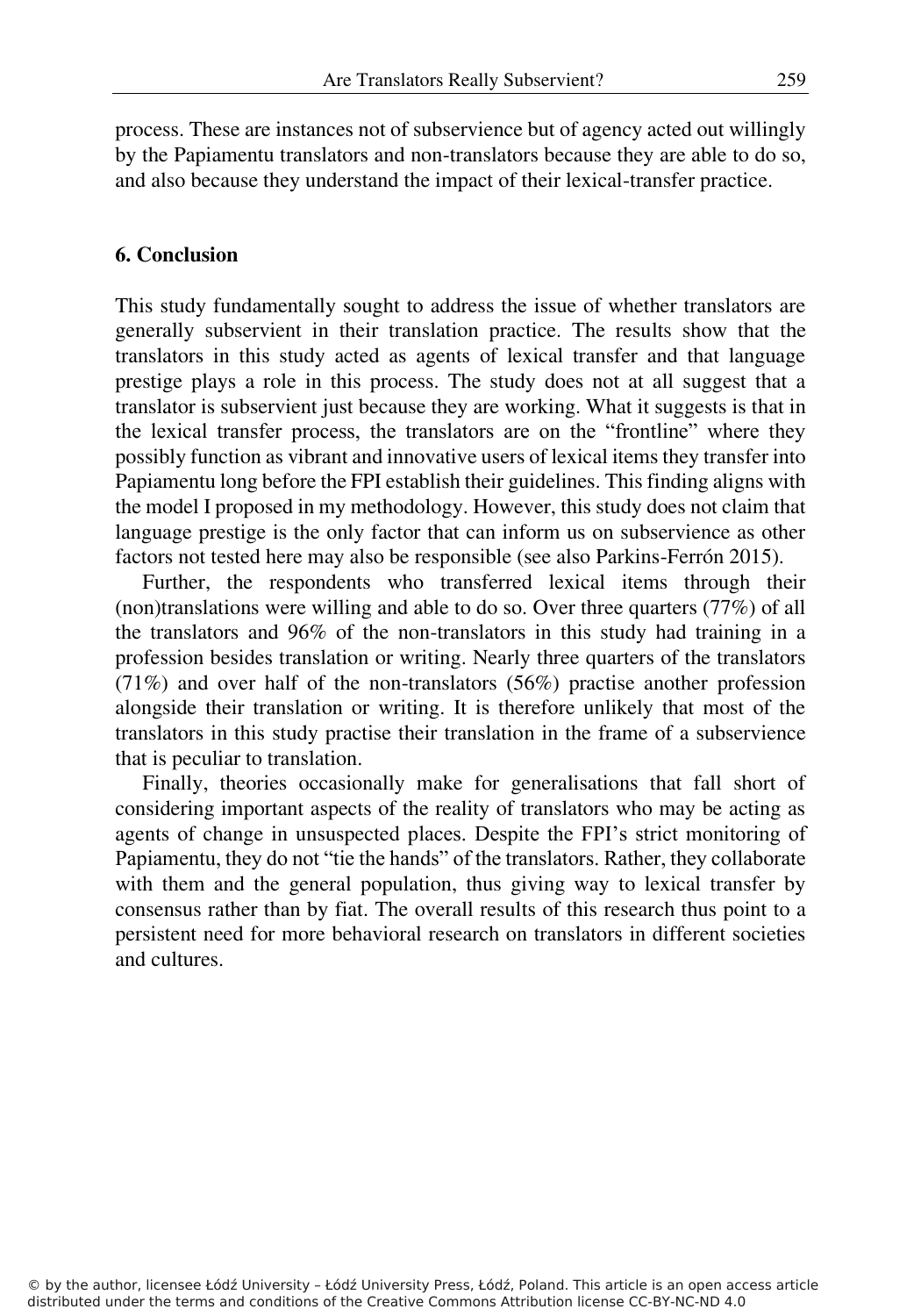#### **References**

Berman, Antoine. 1995*. Pour une critique des traductions: John Donne*. Paris: Gallimard.

- Boase-Beier, Jean. 2014. *Stylistic approaches to translation: Translation theories explored*. New York and Oxon: Routledge. https://doi.org/10.4324/9781315759456
- Buzelin, Hélène. 2011. Agents of Translation. In Yves Gambier and Luc van Doorslaer (eds.), *Handbook of Translation Studies*. vol. 2, 6-12. Amsterdam and Philadelphia: John Benjamins.
- Buzelin, Hélène. 2014. How Devoted Can Translators Be?: Revisiting the subservience hypothesis. *Target.* 26(1). 63-97. https://doi.org/10.1075/target.26.1.03buz
- Castro, Olga, Mainer, Sergi, and Svetlana Page. (eds.), 2017. *Self-Translation and Power: Negotiating Identities in European Multilingual Contexts*. London: Palgrave Macmillan.
- Chan, Andy Lung Jan. 2008. *Information Economics, the Translation Profession and Translator Certification.* Doctoral dissertation. Tarragona: Universitat Rovira i Virgili.
- Chesterman, Andrew. 2010. Why Study Translation Universals? In Rita Hartama-Heinonen and Pirjo Kukkonen (eds.), *Kiasm (= Acta Translatologica Helsingiensia (ATH).* [Online] vol. 1, 38-48. Helsinki: Helsingfors Universitet. Available from: https://helda.helsinki.fi/bitstream/handle/10138/24319/ATH%20vol%201%20art%204%20Ch esterman.pdf?sequence=1&origin=publication\_detail. [Accessed: 15th January 2013].
- Cristinoi, Antonia. 2016. Translating between Typologically Different Languages or the Utopia of Equivalence: 1 vs 1.round, 1.long or 1.nasty being. In Larisa Ilynska and Marina Platonova (eds.), *Meaning in Translation: Illusion of Precision*. vol. 1, 99-109. Newcastle upon Tyne: Cambridge Scholars Publishing.
- Cronin, Michael. 2003. *Translation and Globalization*. Routledge.
- Dam, Helle, and Karen Korning Zethsen. 2008. Translator Status: A Study of Danish Company Translators. *The Translator.* 14(1). 71-96. https://doi.org/10.1080/13556509.2008.10799250
- Fundashon pa Planifikashon di Idioma. 2009. *Ortografia i Lista di palabra Papiamentu.* Curaçao: Fundashon pa Planifikashon di Idioma (FPI).
- Fuster, C. and Neuser, Hannah. 2017. Exploring Intentionality in Lexical Transfer. *Manuscript in Preparation*.
- Haddadian Moghaddam, Esmaeil. 2012. *Agency in the Translation and Production of Novels from English in Modern Iran*. Doctoral dissertation. Tarragona: Universitat Rovira i Virgili.
- Immonen, Sini. 2011. Unravelling the Processing Units of Translation. *Across Languages and Cultures.* 12(2). 235-257. https://doi.org/10.1556/Acr.12.2011.2.6
- Jänis, Marja. 1996. What Translators of Plays Think about Their Work. *Target.* 8(2). 341-364. https://doi.org/10.1075/target.8.2.08jan
- Joseph-Gabriel, Annette. 2015. Creolizing Freedom: French-Creole translations of liberty and equality in the Haitian Revolution. *Slavery and Abolition: A Journal of Slave and Post-Slave Studie. 36(*1). 111-123. https://doi.org/10.1080/0144039X.2014.888869
- Kinnunen, Tuija, and Kaisa Koskinen (eds.) 2010. *Translators' Agency*. Tampere: Tampere University Press.
- Koskinen, Kaisa and Päivi Kuusi. 2017. Translator Training for Language Activists: Agency and Empowerment of Minority Language Translators. *Trans-kom*. [Online] Translation and Fachkommunication Database 10 (2). 188-213. Available from: http://www.trans-kom.eu [Accessed: 20th April 2018].
- Liu Fung-Ming Christy. 2011. *A Quantitative and Qualitative Inquiry into Translators' Visibility and Job-related Happiness: the case of Greater China*. Doctoral dissertation. Tarragona: Universitat Rovira i Virgili.
- Maduro, Antoine. 1966. Procedencia di palabranan papiamentu i otro anotacionnan. *Letter N te ZJ*. 2. 1-20.
- Milton, John, and Paul Bandia (eds.) 2009. *Agents of Translation*. Amsterdam and Philadelphia: John Benjamins. https://doi.org/10.1075/btl.81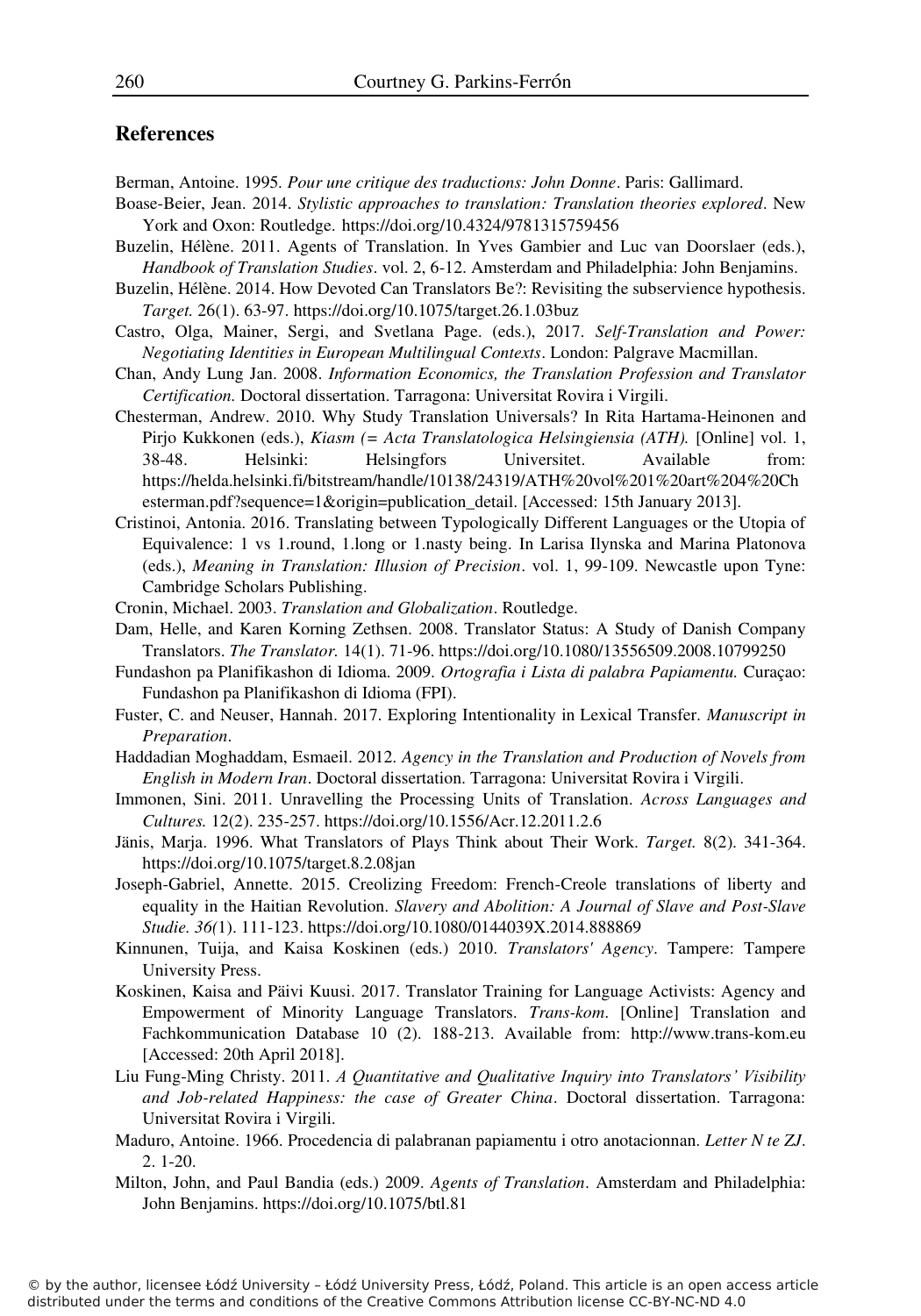- Okyayuz Yener, Şirin. 2010. Translating Turkish Foreign Policy from English into Turkish. *Meta.*  55(2). 338-354. https://doi.org/10.7202/044244ar
- Parkins-Ferrón, Courtney. 2013. Taking the Bull by the Horns: Professional Curaçaoan Papiamentu translators and writers facing the challenges of globalization head-on. In Nicholas Faraclas, Ronald Severing, Christa Weijer, Elisabeth Echteld and Wim Rutgers (eds.), *Researching the Rhizome: Studies of Transcultural Language, Literature, Learning, and Life on the ABC Islands and Beyond.* vol. 1, 347-363. Curaçao / Puerto Rico: Fundashon pa Planifikashon di Idioma / Universidat di Kòrsou / Universidad de Puerto Rico, Río Piedras.
- Parkins-Ferrón, Courtney. 2015. Target-audience Location and Agency in Translation: The case of Curaçaoan Papiamentu. In Nicholas Faraclas, Ronald Severing, Christa Weijer, Elisabeth Echteld and Wim Rutgers (eds.), *Envisioning the greater Dutch Caribbean: Transgressing geographical and disciplinary boundaries.* vol 1, 159-177. Curaçao / Puerto Rico: Fundashon pa Planifikashon di Idioma / Universidat di Kòrsou / Universidad de Puerto Rico, Río Piedras.
- Parkins-Ferrón, Courtney. 2016a. Self-reported Practices of Professional Curaçaoan Papiamentu Translators and Writers: A Window on Their Influence on Papiamentu Standardization. In Larisa Ilynska and Marina Platonova (eds.), *Meaning in Translation: Illusion of Precision*. vol. 1, 299-318. Newcastle upon Tyne: Cambridge Scholars Publishing.
- Parkins-Ferrón, Courtney. 2016b. A Sea of Translation Challenges: An Essay in Caribbean Creole Translation Studies. In Nicholas Faraclas, Ronald Severing, Christa Weijer, Elisabeth Echteld, Wim Rutgers, and Robert Dupey (eds.), *Embracing Multiple Identities: Opting out of neocolonial monolingualism, monoculturalism and mono-identification in the Dutch Caribbean.*  vol. 1, 203-218. Curaçao / Puerto Rico: Fundashon pa Planifikashon di Idioma / Universidat di Kòrsou / Universidad de Puerto Rico, Río Piedras.
- Poupaud, Sandra. 2008. Agency in Translation, Hispanic literature in France, 1984-2002. In Anthony Pym and Alexander Perekrestenko (eds.), *Translation Research Projects.* vol. 1, 37- 48. Tarragona: Intercultural Studies Group.
- Pym, Anthony. 2010. *Exploring Translation Theories*. London and New York: Rouledge. https://doi.org/10.4324/9780203869291
- Pym, Anthony. 2011. The Translator as Non-author, and I am Sorry about That. In Claudia Buffagni, Beatrice Garzelli and Serenella Zanotti (eds.), *The Translator as Author: Perspectives on Literary Translation*. 31-43. Berlin: LIT.
- Pym, Anthony. 2017. Translation and Economics: Inclusive communication or language diversity? *Perspectives*, *25*(3). 362-377. https://doi.org/10.1080/0907676X.2017.1287208
- Robinson, Douglas. 1996. *Translation and Taboo*. DeKalb: Northern Illinois University Press.
- Simeoni, Daniel. 1995. Translating and Studying Translation: The view from the agent. *Meta.* 40(3). 445-60. https://doi.org/10.7202/004146ar
- Simeoni, Daniel. 1998. The Pivotal Status of the Translator's Habitus. *Target.* 10(1). 1-39. https://doi.org/10.1075/target.10.1.02sim
- Simeoni, Daniel. 2001. *Traduire les sciences sociales. L'émergence d'un habitus sous surveillance: Du texte support au texte-source*. Doctoral dissertation. Paris: École des hautes études en sciences sociales.
- Toury, Gideon. 1995. *Descriptive Translation Studies and beyond*. Amsterdam and Philadelphia: John Benjamins. https://doi.org/10.1075/btl.4
- Trimasse, Naima. 2018. The Source of Lexical Transfer in L3 Production in a Diglossic Context. *International Journal of Multilingualism.* 1-13.

https://doi.org/10.1080/14790718.2018.1428328

- Tymoczko, Maria. 1998. Computerized Corpora and the Future of Translation Studies. *Meta*. 43(4). 652-659. https://doi.org/10.7202/004515ar
- Tymoczko, Maria. (ed.) 2010. *Translation, Resistance, Activism: An overview*. Amherst: University of Massachusetts Press.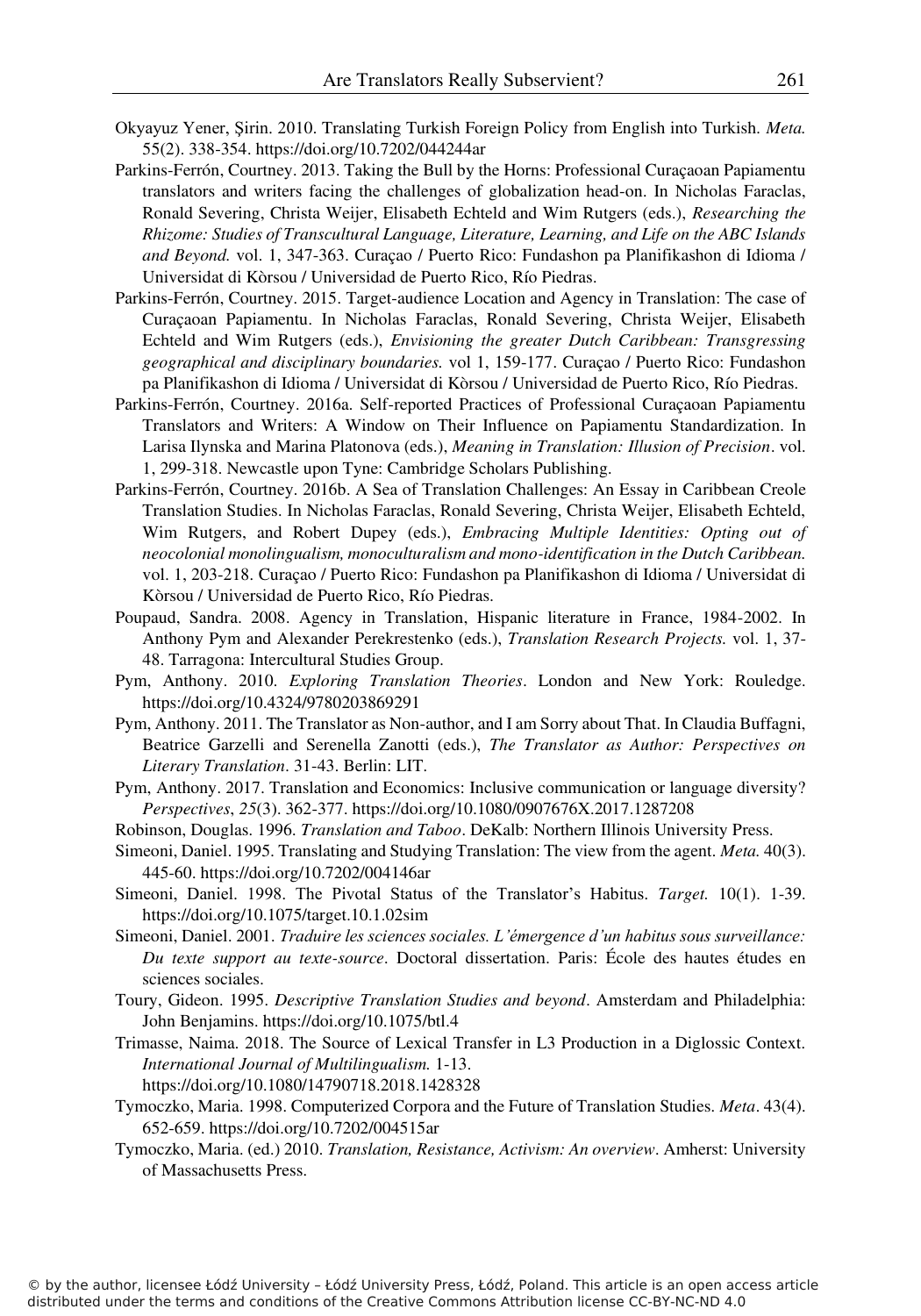- Tymoczko, Maria. 2010. The Space and Time of Activist Translation. In Maria Tymoczko (ed.), *Translation, Resistance, Activism: An overview*. 227-254. Amherst: University of Massachusetts Press.
- Venuti, Lawrence. 1995. *The Translator's Invisibility: A History of Translation.* London and New York: Routledge.
- Venuti, Lawrence. 1998. *The Scandals of Translation*. London and New York: Routledge. https://doi.org/10.4324/9780203269701
- Vinay, Jean-Paul, and Darbelnet, Jean. 1958/2000. A Methodology for Translation. (J. C. Sager and M.-J. Hamel, trans.). In Lawrence Venuti and Mona Baker (eds.), *The Translation Studies Reader.* 84-93. London and New York: Routledge.
- Wood, Richard. 1971. The English Loanwords in Papiamentu, *Nieuwe West-Indische Gids.* 48. 173- 89. https://doi.org/10.1163/22134360-90002217
- Young, Robert J. 2017. The Dislocations of Cultural Translation, *PMLA*. 132(1). 186-197. https://doi.org/10.1632/pmla.2017.132.1.186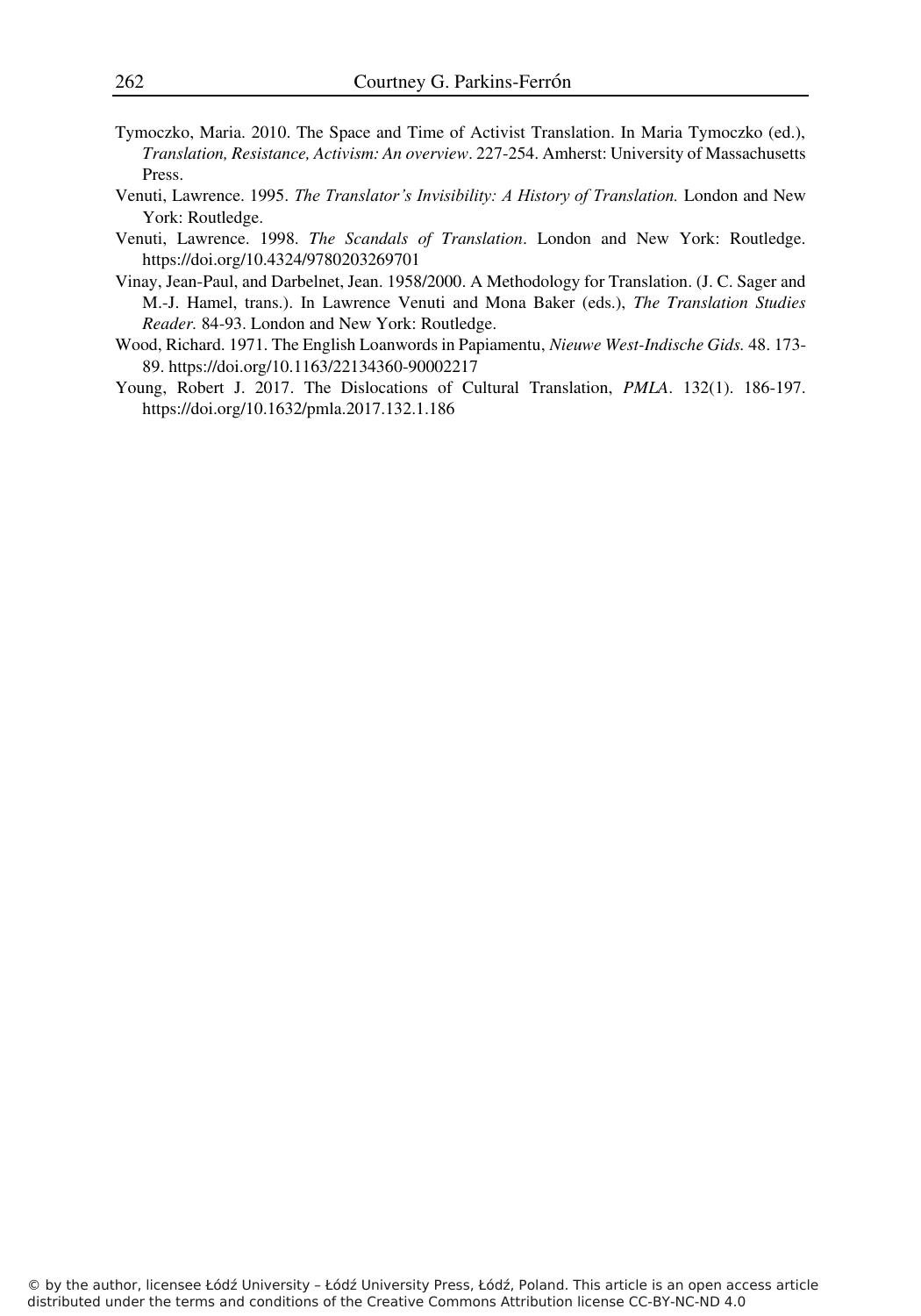## **Appendix**



*Figure 1: A model of the relation between translation and lexical transfer* 

© by the author, licensee Łódź University – Łódź University Press, Łódź, Poland. This article is an open access article distributed under the terms and conditions of the Creative Commons Attribution license CC-BY-NC-ND 4.0